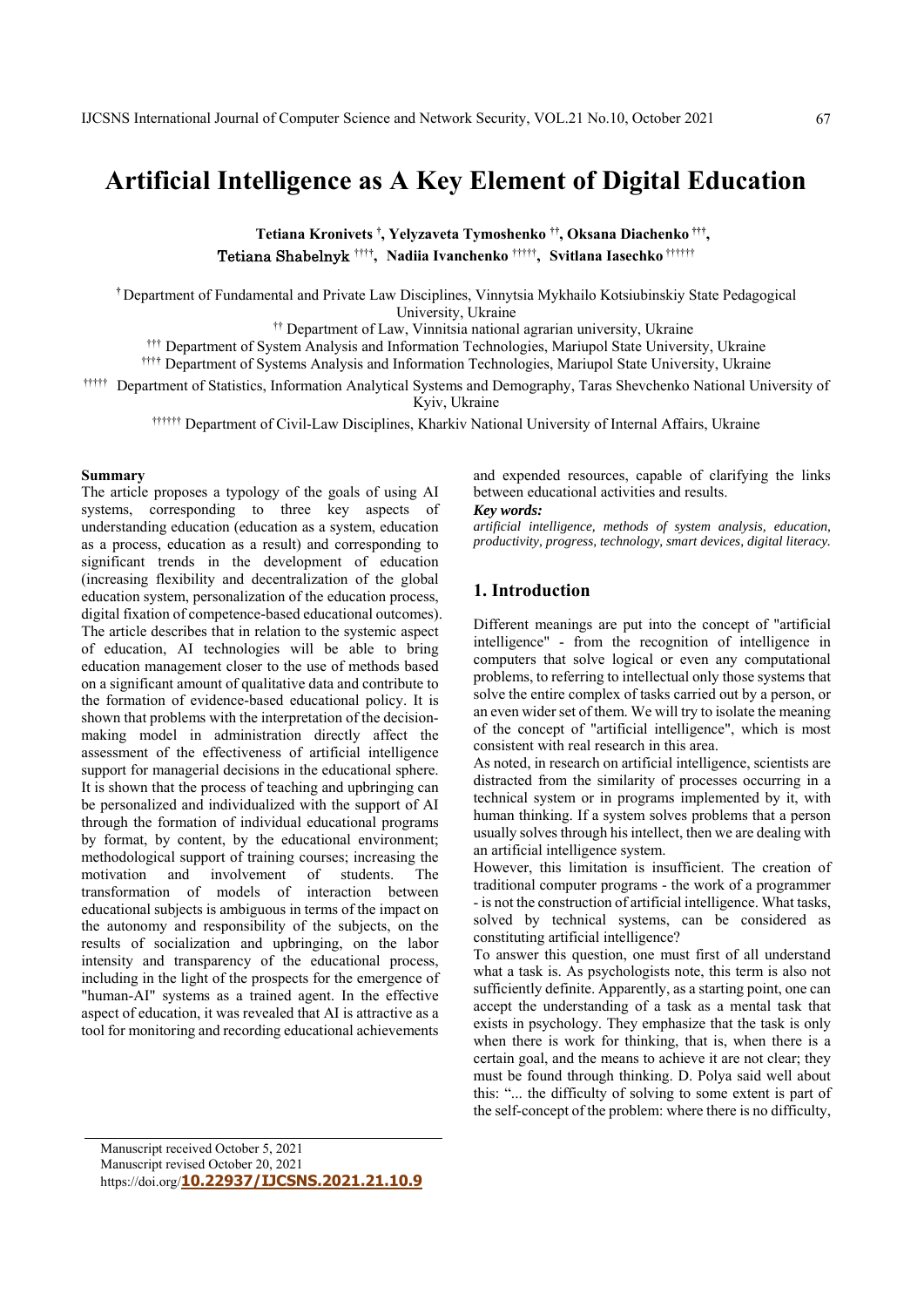there is no problem either". If a person has an obvious means by which a desire can probably be fulfilled, he explains, then the problem does not arise. If a person possesses an algorithm for solving a certain problem and has the physical ability to implement it, then the problem in its proper sense no longer exists [1-3].

The task understood in this way is essentially identical to the problem situation, and it is solved by transforming the latter. Its solution involves not only the conditions that are directly specified. A person uses any information in his memory, a "model of the world" available in his psyche and including the fixation of various laws, connections, relations of this world.

If the task is not mental, then it is solved on a computer using traditional methods and, therefore, is not included in the range of tasks of artificial intelligence. Its intellectual part is made by man. The machine is left with a part of the work that does not require the participation of thinking, that is, "thoughtless", non-intellectual.

The word "machine" here means a machine together with its aggregate mathematical support, which includes not only programs, but also the "models of the world" necessary for solving problems. The lack of this understanding is mainly its anthropomorphism. It is advisable to define the tasks solved by artificial intelligence in such a way that a person, at least in the definition, is absent. When characterizing thinking, we noted that its main function is to develop schemes of expedient external actions in infinitely varying conditions. The specificity of human thinking (in contrast to the rational activity of animals) is that a person develops and accumulates knowledge, storing it in his memory. The development of schemes of external actions does not take place according to the "stimulus-response" principle, but on the basis of knowledge obtained additionally from the environment, for the behavior in which the scheme of action is developed.

This way of developing schemes of external actions (and not just actions according to commands, even if they change as a function of time or as uniquely defined functions of the results of previous steps), in our opinion, is an essential characteristic of any intelligence. It follows that artificial intelligence systems include those that, using the rules for information processing inherent in them, develop new schemes of expedient actions based on the analysis of environmental models stored in their memory. The ability to rearrange these models themselves in accordance with newly received information is evidence of a higher level of artificial intelligence [4-6].

Most researchers believe that technical systems have their own internal model of the world as a prerequisite for their "intelligence". The formation of such a model, as we will show below, is associated with overcoming the syntactic one-sidedness of the system, i.e. with the fact that the symbols or that part of them, which the system operates, are interpreted, have semantics.

Characterizing the features of artificial intelligence systems, points out: 1) the presence in them of their own internal model of the external world; this model provides individuality, relative independence of the system in assessing the situation, the possibility of semantic and pragmatic interpretation of requests to the system; 2) the ability to replenish existing knowledge; 3) the ability to deductive conclusion, i.e. to the generation of information that is not explicitly contained in the system; this quality allows the system to construct an information structure with new semantics and practical orientation; 4) the ability to operate in situations related to various aspects of fuzziness, including "understanding" of natural language; 5) the ability to interact with a person in a dialogue; 6) the ability to adapt  $[1-3]$ .

When asked whether all of the above conditions are mandatory, necessary for the recognition of an intellectual system, scientists answer in different ways. In real studies, as a rule, it is considered absolutely necessary to have an internal model of the external world, and at the same time it is considered sufficient to fulfill at least one of the conditions listed above.

P. Armer put forward the idea of a "continuum of intelligence": different systems can be compared not only as having and not having intelligence, but also according to the degree of its development. At the same time, he believes, it is desirable to develop a scale of the level of intelligence, taking into account the degree of development of each of its necessary features. It is known that at one time A. Turing proposed a "game of imitation" as a criterion for determining whether a machine can think. According to this criterion, a machine can be recognized as thinking if a person, conducting a dialogue with it on a sufficiently wide range of questions, cannot distinguish its answers from those of a person.

The Turing criterion in the literature has been criticized from various points of view. In our opinion, a really serious argument against this criterion lies in the fact that in Turing's approach the sign of identity is put between the ability to think and the ability to solve problems of processing information of a certain type. A successful "game of imitation" cannot be recognized as a criterion of its ability to think without a preliminary thorough analysis of thinking as a whole.

However, this argument misses the mark if we are not talking about a thinking machine, but about artificial intelligence, which should only produce physical bodies of signs, interpreted by humans as solutions to certain problems. Arguing that it is most natural, following Turing, to consider that some device created by man is artificial intelligence, if, after conducting a sufficiently long dialogue with him on a more or less wide range of issues, a person cannot distinguish, he talks with an intelligent living being or with an automatic device. If we take into account the possibility of developing programs specially designed to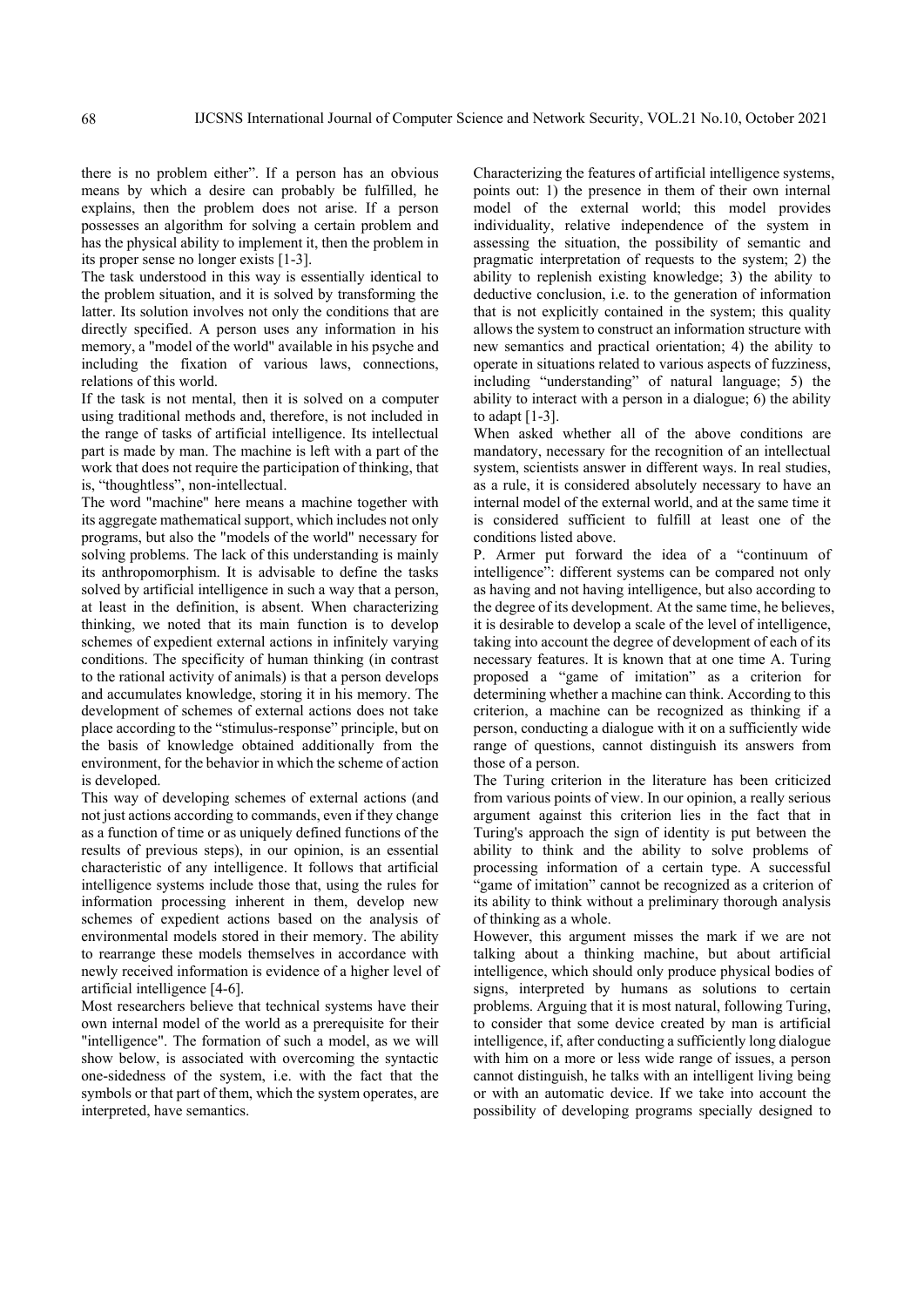mislead a person, then perhaps we should talk not just about a person, but about a specially trained expert. This criterion, in our opinion, does not contradict the features of the artificial intelligence system listed above.

But what does it mean for "a fairly wide range of issues", which is referred to in the Turing criterion and in the statement. At the initial stages of the development of the problem of artificial intelligence, a number of researchers, especially those engaged in heuristic programming, set the task of creating an intelligence that successfully functions in any field of activity. This can be called the development of "general intelligence". Now most of the work is aimed at creating "professional artificial intelligence", that is, systems that solve intellectual problems from a relatively limited area (for example, port control, function integration, proof of geometry theorems, etc.). In these cases, "a fairly wide range of issues" should be understood as the relevant subject area.

The starting point of our reasoning about artificial intelligence was the definition of such a system as solving mental problems. But tasks are also set before her that people usually do not consider intellectual, since when solving them, a person does not consciously resort to restructuring problem situations. These include, for example, the task of recognizing visual images. A person recognizes a person whom he saw once or twice, directly in the process of sensory perception. Based on this, it seems that this task is not intellectual. But in the process of recognition, a person does not solve mental problems only insofar as the recognition program is not in the sphere of the conscious. But since the model of the environment stored in memory participates in solving such problems at an unconscious level, these tasks are essentially intellectual. Accordingly, the system that solves it can be considered intellectual. Moreover, this refers to the "understanding" of phrases in natural language by the machine, although a person does not usually see this as a problematic situation. The theory of artificial intelligence encounters

epistemological problems in solving many problems.

One of these problems is to clarify the question whether the possibility or impossibility of artificial intelligence is theoretically (mathematically) provable. There are two points of view on this score. Some consider it mathematically proven that a computer, in principle, can perform any function performed by natural intelligence. Others believe, as mathematically proven, that there are problems that can be solved by the human intellect that are fundamentally inaccessible to computers. These views are expressed by both cyberneticists and philosophers.

# **2. Theoretical Consideration**

The epistemological analysis of the problem of artificial intelligence reveals the role of such cognitive tools as categories, a specific semiotic system, logical structures, and previously accumulated knowledge. They are revealed not through the study of physiological or psychological mechanisms of the cognitive process, but are revealed in knowledge, in its linguistic expression. The tools of cognition, which are ultimately formed on the basis of practical activity, are necessary for any system that performs the functions of abstract thinking, regardless of its specific material substrate and structure. Therefore, in order to create a system that performs the functions of abstract thinking, that is, ultimately forms adequate schemes of external actions in significantly changing environments, it is necessary to endow such a system with these tools.

The development of artificial intelligence systems over the past decades has followed this path. However, the degree of progress in this direction with respect to each of the indicated cognitive tools is not the same and, on the whole, is still insignificant.

1. To the greatest extent, artificial intelligence systems use formal-logical structures, which is due to their nonspecificity for thinking and, in essence, algorithmic nature. This enables their relatively easy technical implementation. However, even here cybernetics has a long way to go. In artificial intelligence systems, modal, imperative, question and other logics are still poorly used, which function in human intelligence and are no less necessary for successful cognitive processes than the forms of inference that have long been mastered by logic and then by cybernetics. An increase in the "intellectual" level of technical systems is undoubtedly associated not only with the expansion of the logical means used, but also with their more intensive use (for checking information for consistency, constructing computation plans, etc.).

2. The situation is much more complicated with semiotic systems, without which intelligence is impossible. The languages used in computers are still far from the semiotic structures with which thinking operates.

First of all, to solve a number of problems, it is necessary to consistently approximate the semiotic systems with which computers are endowed with natural language, more precisely, with the use of its limited fragments. In this regard, attempts are being made to endow the input computer languages with language universals, for example, polysemy (which is eliminated when processed in a linguistic processor). The problem-oriented fragments of natural languages have been developed, which are sufficient for solving a number of practical problems by the system. The most important result of this work is the creation of semantic languages (and their formalization), in which word-symbols have interpretation.

However, many universals of natural languages, necessary for them to perform cognitive functions, are still poorly implemented in artificial intelligence languages (for example, openness) or are used to a limited extent (for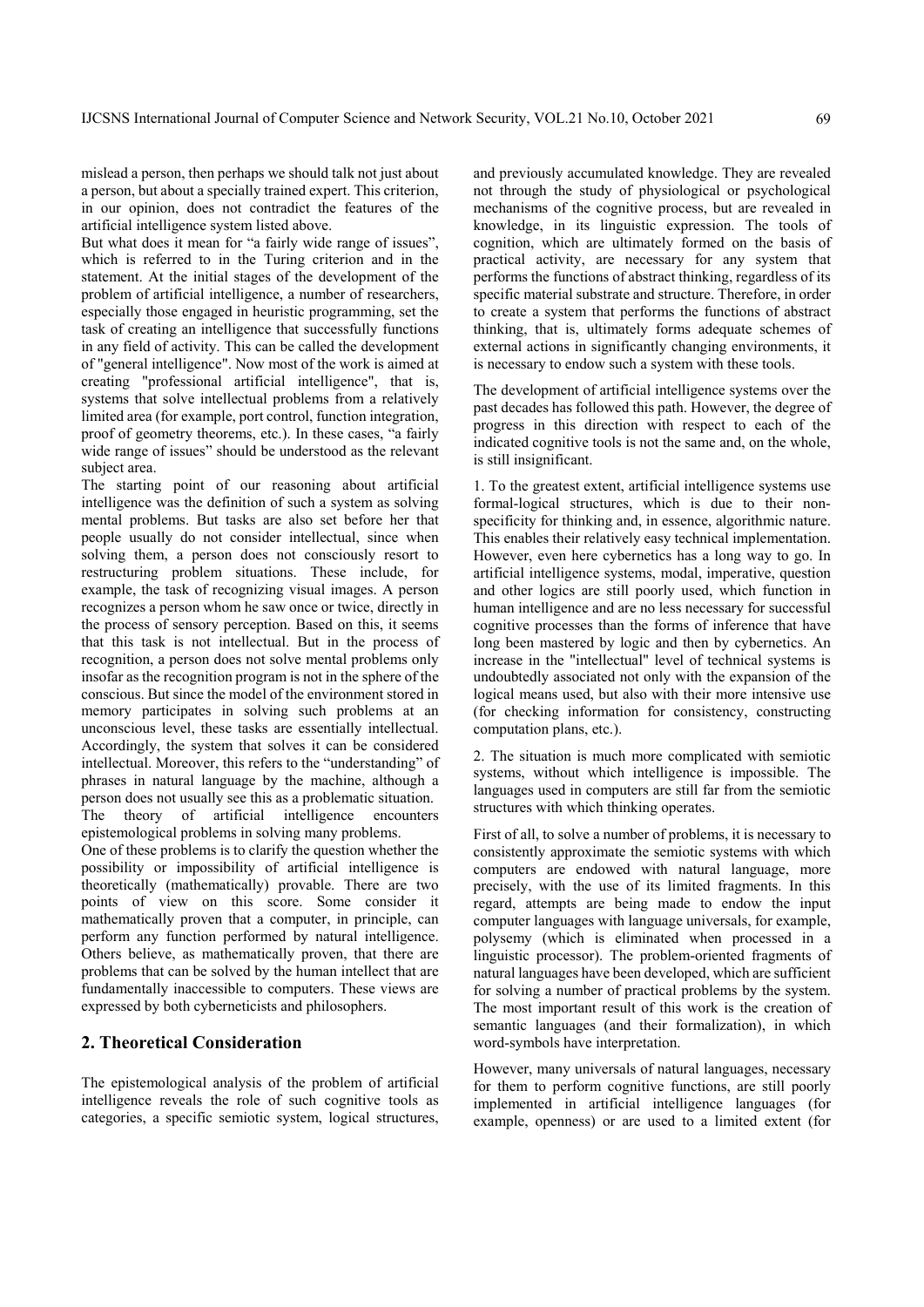example, polysemy). The increasing incarnation in semiotic systems of the universals of natural language, conditioned by its cognitive function, is one of the most important lines of improving artificial intelligence systems, especially those in which the problem area is not rigidly defined in advance.

Modern artificial intelligence systems are capable of translating from one-dimensional languages to multidimensional ones. In particular, they can build diagrams, diagrams, drawings, graphs, display curves on screens, etc. The computers also produce reverse translation (describe graphs and the like using symbols). This kind of translation is an essential element of intellectual activity. But modern artificial intelligence systems are not yet capable of direct (without translation into symbolic language) use of images or perceived scenes for "intellectual" actions. The search for ways to operate globally (rather than locally) with information is one of the most important promising tasks of the theory of artificial intelligence.

3. The embodiment of analogs of categories into information arrays and programs of artificial intelligence systems is still in the initial stage. Analogs of some categories (for example, "whole", "part", "general", "individual") are used in a number of knowledge representation systems, in particular as "basic relations", insofar as it is necessary for certain specific subject or problem areas with which systems interact.

In the formalized conceptual apparatus of some knowledge representation systems, separate (theoretically significant and practically important) attempts have been made to express some aspects of the content and other categories (for example, "cause", "effect"). However, a number of categories (for example, "essence", "phenomenon") are absent in the languages of knowledge representation systems. The problem as a whole has not yet been fully understood by the developers of artificial intelligence systems, and there is still a lot of work for philosophers, logicians and cybernetics to implement analogs of categories in knowledge representation systems and other components of intelligent systems. This is one of the promising directions in the development of the theory and practice of cybernetics.

4. Modern artificial intelligence systems almost do not imitate the complex hierarchical structure of the image, which does not allow them to rebuild problem situations, combine local parts of knowledge networks into blocks, rebuild these blocks, etc.

The interaction of the newly arriving information with the aggregate knowledge fixed in the systems is not perfect either. In semantic networks and frames, methods are still insufficiently used, thanks to which human intelligence is

easily replenished with new information, finds the necessary data, rebuilds its knowledge system, etc.

5. Even to a lesser extent, modern artificial intelligence systems are able to actively influence the external environment, without which they cannot; self-education and, in general, the improvement of "intellectual" activities.

Thus, although certain steps towards the embodiment of the epistemological characteristics of thinking in modern systems of artificial intelligence have been made, on the whole, these systems are still far from possessing the complex of epistemological tools that a person has and which are necessary to perform a set of functions of abstract thinking. The more the characteristics of artificial intelligence systems will be close to the epistemological characteristics of human thinking, the closer their "intelligence" will be to human intelligence, more precisely, the higher their ability to combine symbolic structures perceived and interpreted by a person as a solution to problems and generally the embodiment of thoughts will be.

This raises a difficult question. When analyzing the cognitive process, epistemology abstracts from the psychophysiological mechanisms through which this process is realized. But it does not follow from this that these mechanisms are irrelevant for the construction of artificial intelligence systems. Generally speaking, it is possible that the mechanisms necessary to implement the inherent characteristics of an intelligent system cannot be implemented in digital machines or even in any technical system that includes only components of an inorganic nature. In other words, in principle it is possible that although we can cognize all the epistemological laws that ensure the fulfillment of a person's cognitive function, their totality is realizable only in a system that is substratum identical to a person [3,4, 6-8].

"The bodily organization of a person, - he writes, - allows him to perform ... functions for which there are no machine programs - those not only have not yet been created, but do not even exist in the project. These functions are included in the general ability of a person to acquire bodily skills and abilities. Thanks to this fundamental ability, the subject endowed with a body can exist in the world around him, without trying to solve the impossible task of formalizing everything and everyone ".

Emphasizing the importance of "bodily organization" for understanding the characteristics of mental processes, in particular the ability to perceive, deserves attention. Qualitative differences in the ability of specific systems to reflect the world are closely related to their structure, which, although it has relative independence, cannot overcome some of the framework set by the substrate. In the process of biological evolution, the improvement of the property of reflection took place on the basis of the complication of the nervous system, that is, the substrate of reflection. It is also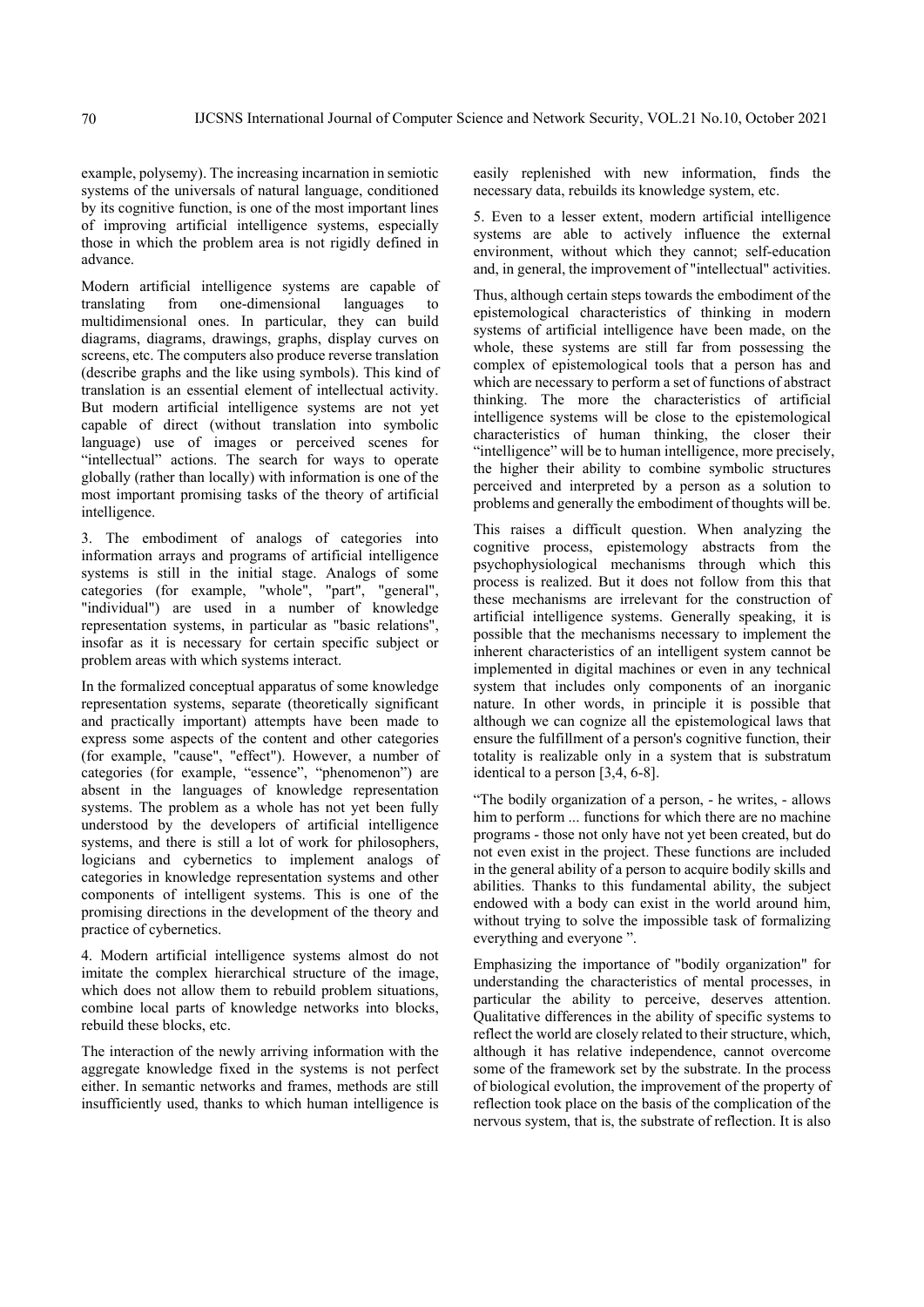possible that the difference between the substrates of computers and humans can cause fundamental differences in their ability to reflect, that a number of functions of human intelligence are in principle inaccessible to such machines [3, 9-11].

Sometimes in the philosophical literature it is argued that the assumption of the possibility of a technical system performing the intellectual functions of a person means reducing the higher (biological and social) to the lower (to systems of inorganic components) and, therefore, contradicts materialistic dialectics. However, this reasoning does not take into account that the ways of complication of matter are not unambiguously predetermined and it is possible that society has the ability to create from inorganic components (abstractly speaking, bypassing the chemical form of motion) systems no less complex and no less capable of reflection than biological ones. The systems created in this way would be components of society, a social form of movement. Consequently, the question of the possibility of transferring intellectual functions to technical systems, and in particular of the possibility of endowing them with the epistemological tools considered in this work, cannot be solved only on the basis of philosophical considerations. It should be analyzed on the basis of specific scientific research.

The computer operates with information that does not matter, meaning. Therefore, a computer requires an enumeration of a huge number of options. The bodily organization of a person, his body allows us to distinguish what is meaningful from what is insignificant for life and to search only in the sphere of the former. For a "noncorporeal" computer, Dreyfus argues, this is not available. Of course, a particular type of body organization allows a person to limit the space of possible search. This happens already at the level of the analyzer system. The situation is quite different in computers. When a general task is posed in cybernetics, for example, the recognition of images, this task is transferred from a sensually visual level to an abstract one. This removes the limitations that are not realized by a person, but contained in his "body", in the structure of the sense organs and the body as a whole. They are ignored by computers. Therefore, the search space increases dramatically. This means that higher requirements are imposed on the "intellect" of computers (search in a wider space) than on the intellect of a person, to which the inflow of information is limited by the physiological structure of his body.

Systems with a psyche differ from computers primarily in that they have biological needs due to their material, biochemical substrate. The external world is reflected through the prism of these needs, in which the activity of the mental system is expressed. The computer does not have needs organically related to its substrate, for it, as such, information is insignificant, indifferent. Genetically

assigned significance to humans has two types of consequences. The first circle of search is shortened, and thus the solution of the problem is facilitated. The second is that the fundamental needs of the organism, which are not erased from memory, determine the one-sidedness of the mental system. Dreyfus writes in this connection: "If a Martian found himself on Earth, he would probably have to act in a completely unfamiliar environment; the task of sorting the relevant and irrelevant, essential and inessential, which would arise before him, would be as insoluble for him as for a digital machine, unless, of course, he is able to take into account any human aspirations. " One cannot agree with this. If a "Martian" has a different biology than a man, then he also has a different fundamental layer of inalienable needs, and it is much more difficult for him to accept "human aspirations" than a computer, which can be programmed for any purpose [2,6-8].

An animal, in principle, cannot be reprogrammed in relation to this fundamental layer, although for some purposes it can be programmed again through training. In this (but only in this) sense, the potential intellectual capabilities of a machine are broader than those of animals. In humans, social needs are built on top of the fundamental layer of biological needs, and information for him is not only biologically, but also socially significant. Man is universal both from the point of view of needs and from the point of view of the possibilities of their satisfaction. However, this universality is inherent in him as a social being that produces means of purposeful activity, including artificial intelligence systems.

Thus, bodily organization not only provides additional opportunities, but also creates additional difficulties. Therefore, it is important for a person's intellect to be armed with systems that are free from his own bodily and other needs and preferences. Of course, it is unreasonable to demand from such systems that they independently recognize images, classify them according to the characteristics by which a person does it. They need to set goals explicitly.

At the same time, it should be noted that technical systems can have an analogue of a bodily organization. A developed cybernetic system has receptor and effector appendages. The development of such systems was initiated by integral industrial robots, in which a computer mainly performs the function of memory. In robots of the third generation, computers also perform "intellectual" functions. Their interaction with the world is designed to improve their "intelligence". Robots of this kind have a "bodily organization", the design of their receptors and effectors contains certain restrictions that reduce the space in which, abstractly speaking, a digital machine could search [1,11].

Nevertheless, the improvement of artificial intelligence systems based on digital machines may have boundaries,